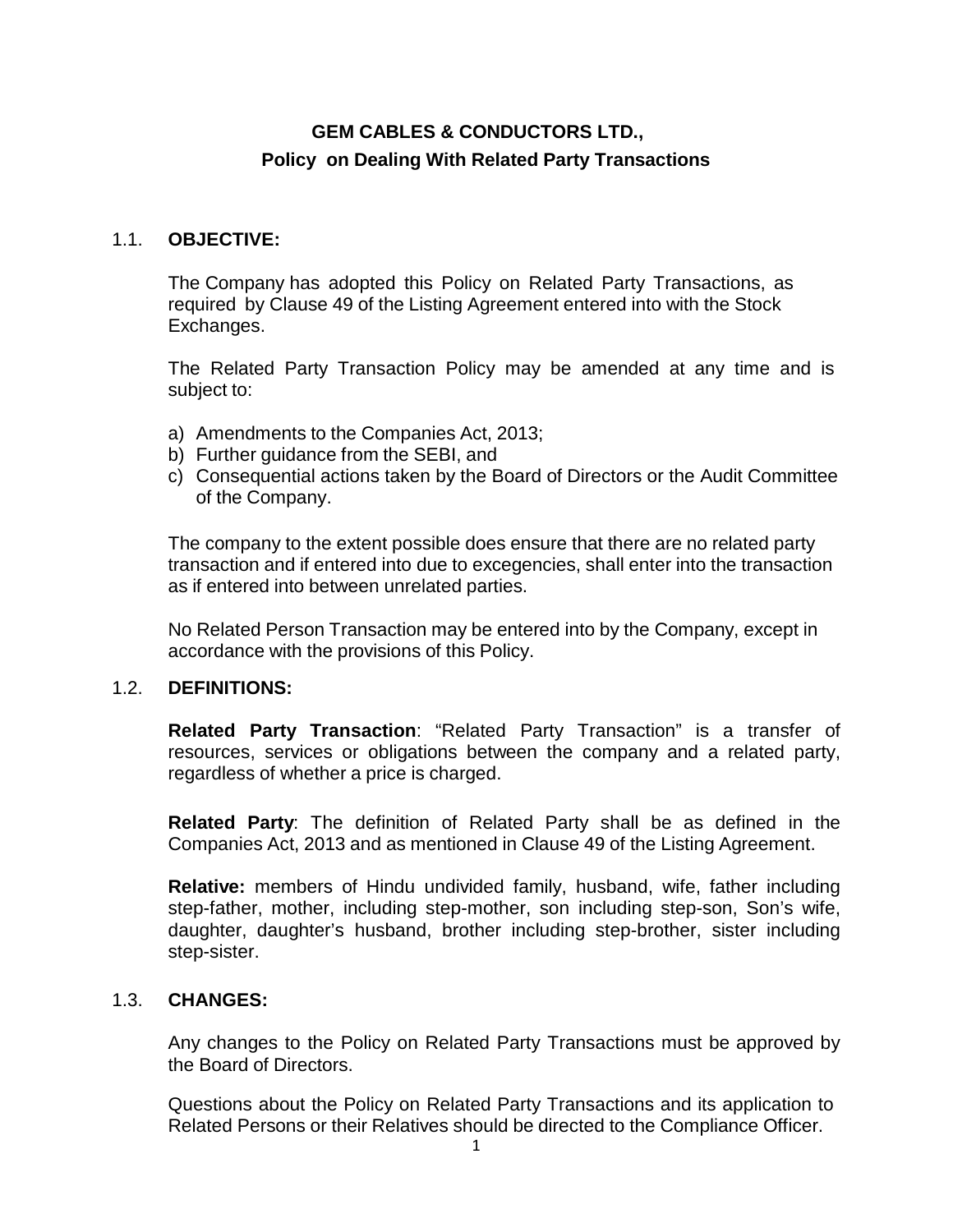## 1.4. **EFFECTIVEDATE/TRANSITIONPERIOD:**

This Policy is effective immediately.

#### 2.1. **PROCEDURES:**

#### 2.2. **NOTIFICATIONOFRELATEDPARTYTRANSACTIONS:**

Each Director and KMP and other related party shall promptly notify the Compliance Officer of any material interest that such person or relative of such person had, has or may have in a Related Party Transaction. The notice shall include a description of the transaction and the aggregate amount.

If the Related Party Transaction involves a Director (or relative of a Director), or a KMP (or relative of KMP), the Compliance Officer shall promptly notify the Chairman of the Audit Committee of the Board.

## 2.3. **REVIEW OF RELATED PARTY TRANSACTIONS:**

The Audit Committee shall be responsible for the review, approval or ratification of the all Related Party Transactions.

No Director or KMP or Senior Management shall participate in any discussion or approval of a Related Party Transaction for which he or she or any member of his or her relative is a Related Person, the Director shall provide all material information concerning the Related Party Transaction to the Audit Committee.

## 2.4. **GENERAL CRITERIA FOR APPROVING RELATED PARTY TRANSACTIONS:**

In determining whether to approve, ratify, disapprove or reject a Related Party Transaction, the Audit Committee / Board, shall take into account, among other factors it deems appropriate, whether the Related Party Transaction is entered into on Arm's Length basis; and the extent of the Related Party's interest in the transaction.

The Audit Committee will review the following information when assessing a Related Party Transaction:

- The terms of such transaction;
- The Related Party's interest in the transaction;
- The purpose and timing of the transaction;
- If the transaction involves the sale of an asset, a description of the asset, including date acquired and costs basis;
- Information concerning potential counterparties in the transaction;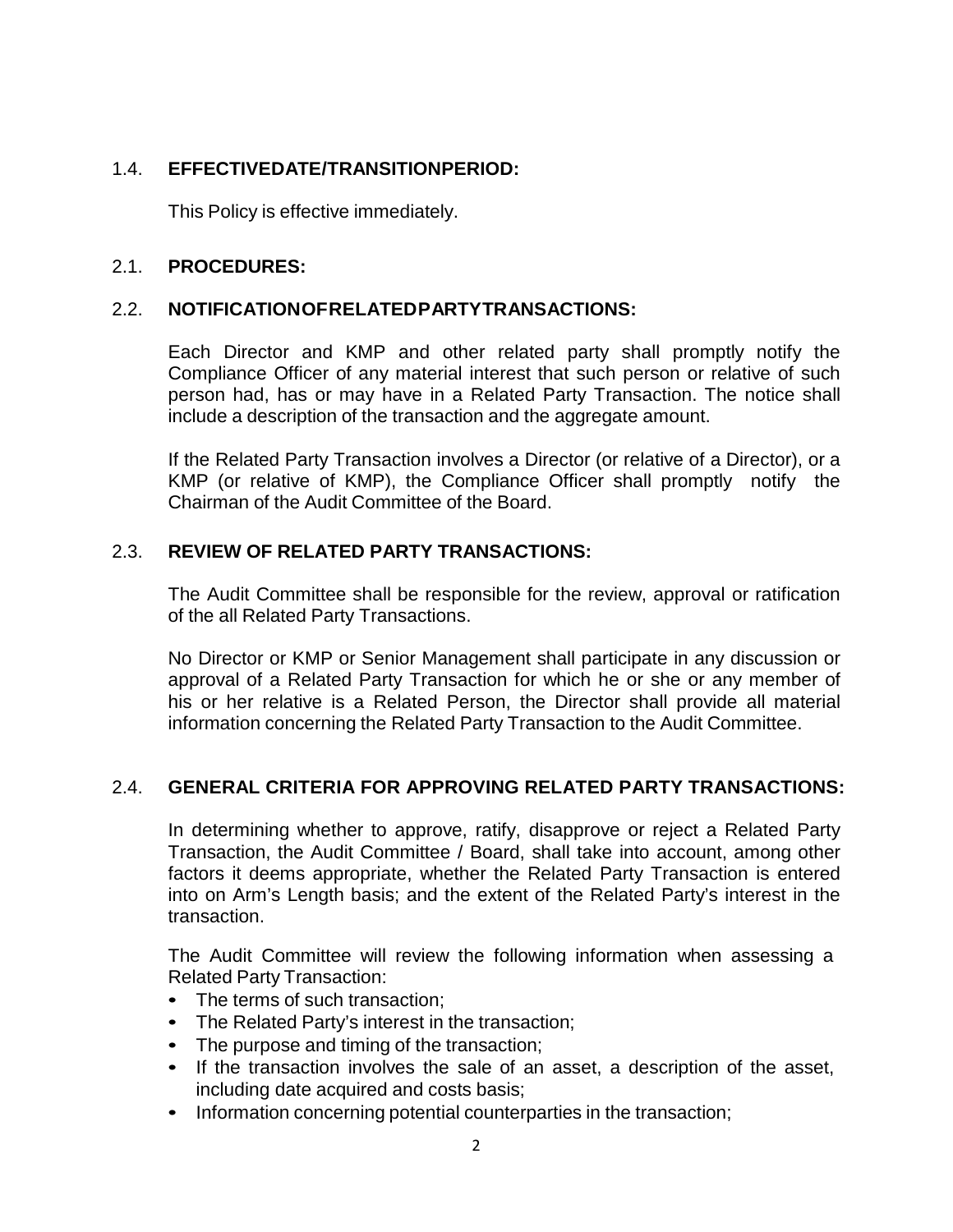- The approximate value of the transaction and the approximate value of the Related Party's interest in the transaction;
- Description of any provisions or limitations imposed as a result of entering into the Proposed transaction;
- Whether the proposed transaction includes any potential reputational risk issues that may arise as a result of or in connection with the proposed transaction and;
- Any other relevant information regarding the transaction.

## 2.5. **RELATED PARTY TRANSACTIONS NOT APPROVED UNDER THIS POLICY:**

In the event the Company becomes aware of a Related Party Transaction with a Related Party that has not been approved under this Policy prior to its consummation, the matter shall be reviewed by the Committee.

Such Committee shall consider all of the relevant facts and circumstances regarding the Related Party Transaction, and shall evaluate all options available to the Company, including ratification, revision or termination of the Related Party Transaction.

Such Committee shall also examine the facts and circumstances pertaining to the failure of reporting such Related Party Transaction to the Committee under this policy, and shall take any such action it deems appropriate.

## 2.6. **PRIOR APPROVALOF SHARE HOLDERS**:

As per The CompaniesAct,2013:

- a) In terms of Section 188 of the Companies Act, 2013, Company having paid up capital of Rs.10 Crores or more, to enter into a related party transaction only with the prior consent of the Members by way of Special Resolution.
- b) Further the following transactions shall not be entered into without prior consent of the members by way of special resolution in a General Meeting:
	- Sale, purchase or supply of any goods or materials directly or through appointment of agents exceeding twenty five percent (25%) of the annual turnover;
	- Selling or otherwise disposing of, or buying, property of any kind directly or through appointment of agents exceeding ten percent of the net worth.
	- Leasing of property of any kind exceeding ten percent of the net worth.
	- Availing or rendering of any services directly or through appointment of agents exceeding ten percent of the net worth.
	- Appointment to any office or place of profit in the Company, its subsidiary company or associate company at a monthly remuneration exceeding two and half lakh rupees.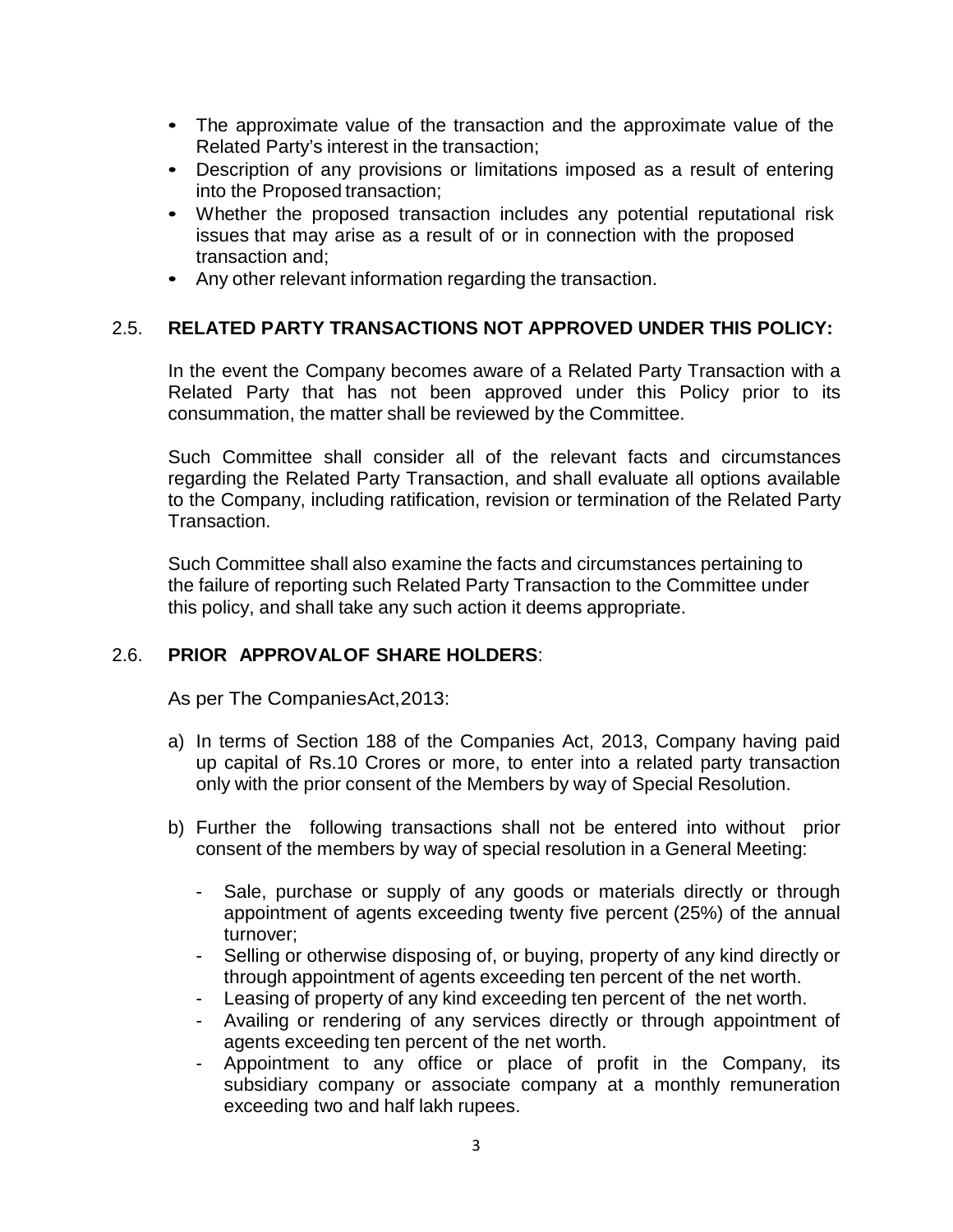- Remuneration for underwriting the subscription of any securities or derivatives thereof of the company exceeding one percent. Of the net worth.

Listing Agreement:

- a) All related party transactions (whether at arm's length or not) shall require prior approval of the Audit Committee.
- b) Material Related Party Transaction:

A transaction with a related party shall be considered 'material' if the transaction/ transactions to be entered into individually or taken together with previous transactions during a financial year, exceeds five percent of the annual turnover or twenty percent of the net worth of the company as per the last audited financial statements of the company, whichever is higher.

All material related party transactions shall require approval of the shareholders through special resolution and the related parties shall abstain from voting on such resolutions.

## 3.0. **VOTING RIGHTS:**

- 3.1. The Related Party shall abstain from discussions in the Board Meeting where the related transaction is being discussed;
- 3.2. All Related Parties to abstain from voting at the General Meeting where the related transaction is placed before the members for approval.

## 4.0 **REPORTING:**

- 4.1. All related party transactions (whether at arm's length or not) shall be disclosed in the Board's Report along with details and justification for entering into such transaction.
- 4.2. Details of material transactions with related parties shall be disclosed quarterly along with the compliance report on corporate governance to the stock exchanges.
- 4.3. The company shall disclose the policy on its website and in the Annual Report.

#### 5.0. **NON-COMPLIANCE:**

5.1. Non-compliance shall lead to vacation of the Director and he will be disqualified to act as Director in any company apart from punishment with